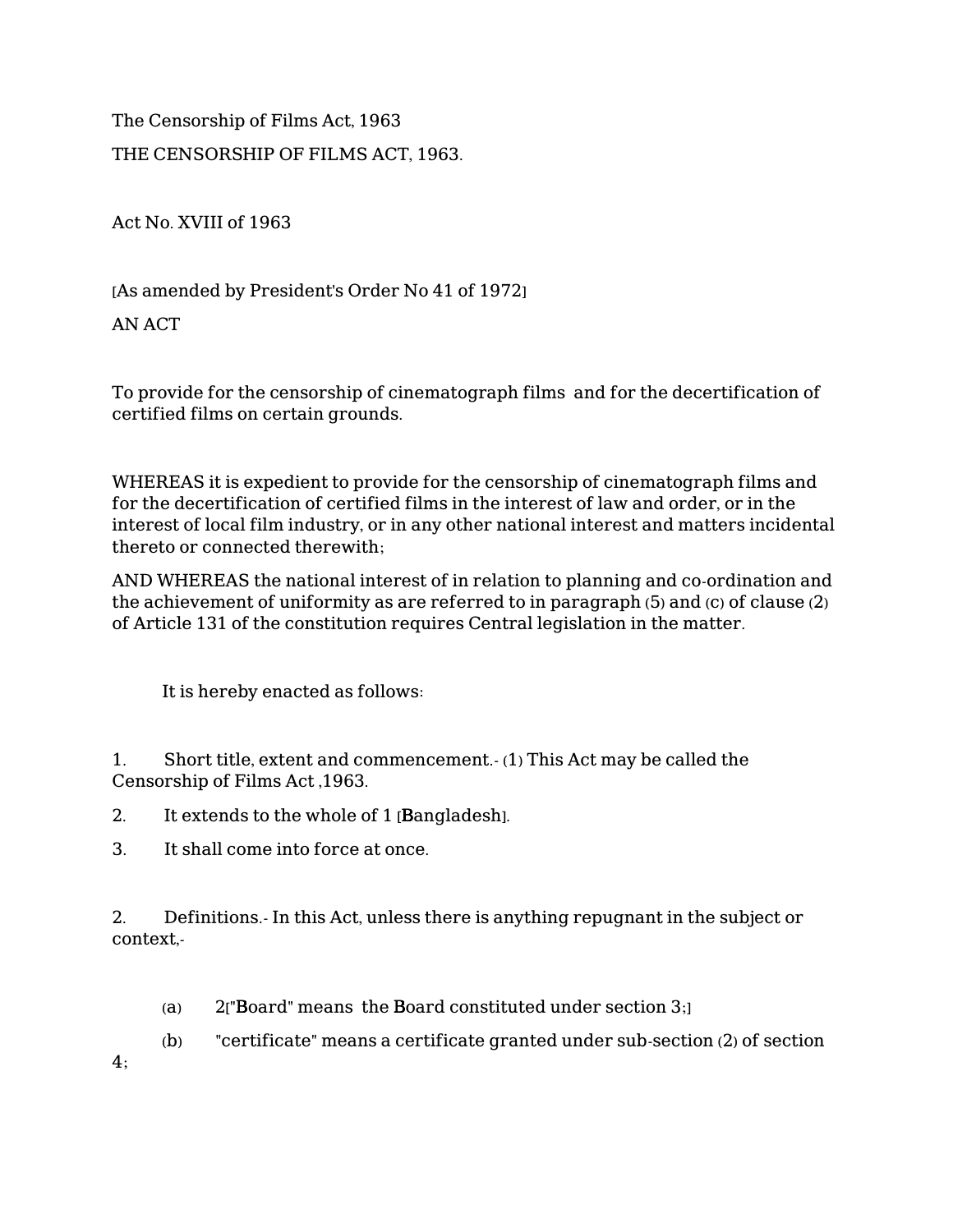(c) "certified film" means a film in respect of which a certificate is granted under

sub-section (2) of section 4, or has, at anytime before the commencement of this

Act, been granted under sub-section (2) of section 7 of the Cinematograph Act,

1918 (II of 1918);

3[(cc) "Chairman" means Chairman of the Board;]

 4[(ccc) "Cinematograph" has the same meaning as assigned to it under section 2 of the

Cinematograph Act, 1918 (II of 1918); ]

 5[(cccc)"Deputy Commissioner" includes any other officer of the district authorized by

the Deputy Commissioner to exercise any power conferred, or to perform any duty imposed, on the Deputy Commissioner by or under this Act;",]

(d) "film" means a cinematograph film;

(e) "Government" means Government of the People's Republic of Bangladesh.

 $6$ [(ee) "member" means member of the Board;

(f) "prescribed" means prescribed by rules made under section 10; and

 7[(ff) "publicity materials" means publicity materials of a film as specified in sub-

section(1) of section 6A.

 (g) "uncertified film" means a film in respect of which no certificate has been granted, and includes a film which is deemed to be uncertified film under any provision of this Act 8[and rules made thereunder.]

1. Substituted for the word 'Pakistan' by Article 2 of P.O.No 41 of 1972.

2. Substituted for 'clause (a)' by article 2 of The Censorship of Films (Amendment) Act, 2006. (Act No I of 2006)

3. Inserted by article 2, ibid.

4. Ditto.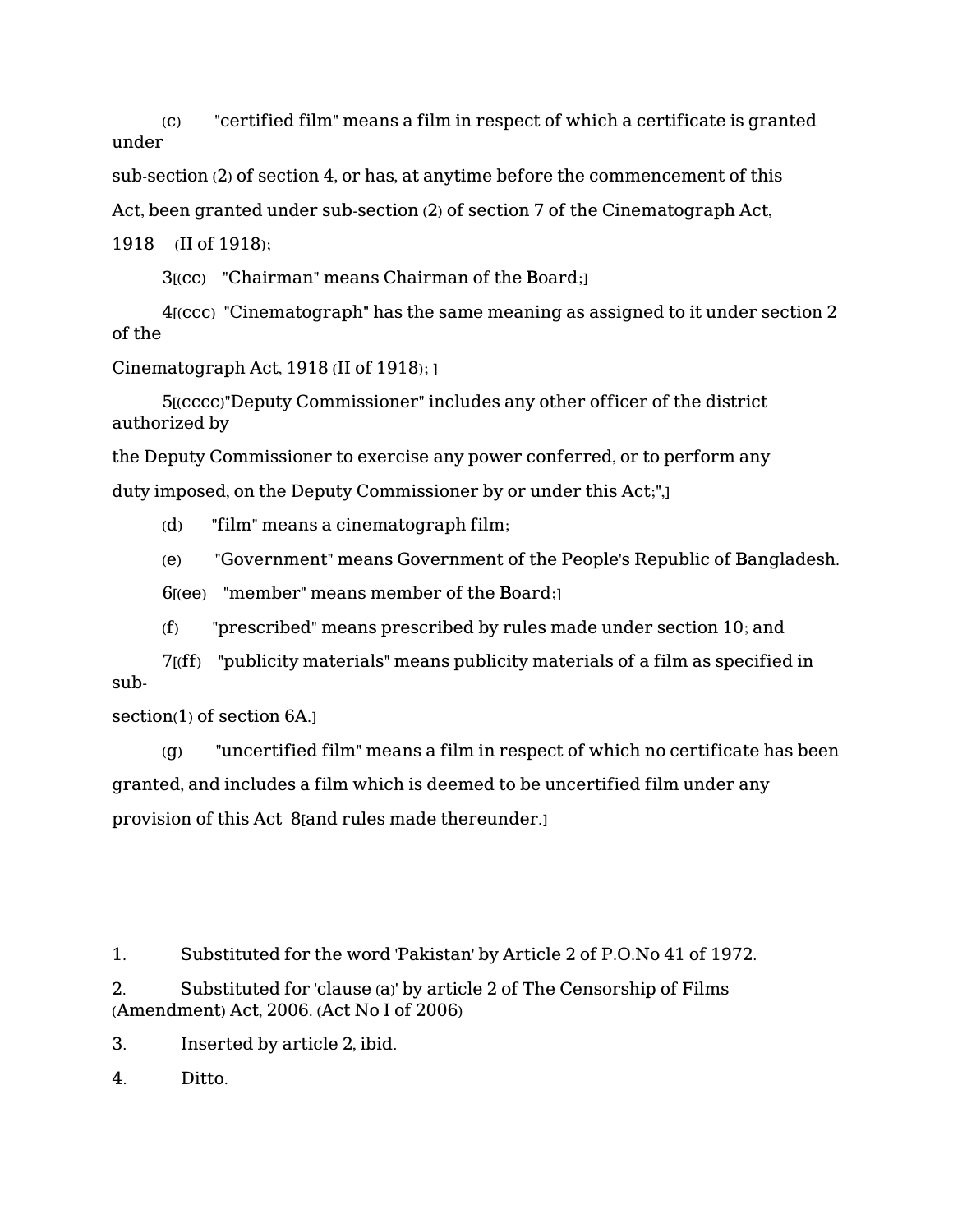- 5. Ditto.
- 6. Ditto.
- 7. Ditto.
- 8. Ditto

 $-0.02$  :

9[3. Constitution of Board.- The Government may, by notification in the Official Gazette, constitute a Board to be called Bangladesh Film Censor Board, which shall consist of a Chairman and such number of members, not exceeding fourteen, appointed by the Government for the purpose of examining and certifying films for public exhibition in Bangladesh.]

10[4. Certification of films.- (1) A person may submit a film to the [Board], together with an application in the prescribed form, for granting a certificate that the film is suitable for public exhibition:

Provided that the 11[Board] shall not accept any features film, not being a foreign film, for the purpose of examining its suitability for public exhibition if the total length thereof exceeds fourteen thousand feet, except where, on a request from the film producer, the Government has, for any special reason, previously agreed to relax the said limit, and]

(2) If the 12[Board] after examination considers that a film is suitable for public exhibition, it shall grant a certificate to that effect to the person applying for the same and cause the film to be marked in such manner as may be prescribed.

(3) A certificate granted under sub-section (2) shall subject to the provisions of this Act, be valid for the whole of Bangladesh for such period, if any, as may be specified in the certificate.

(4) Where any period is specified under sub-section (2) the 13[Board] may, on application in this behalf, extend such period, or the period so extended, or dispense with the period so specified or extended.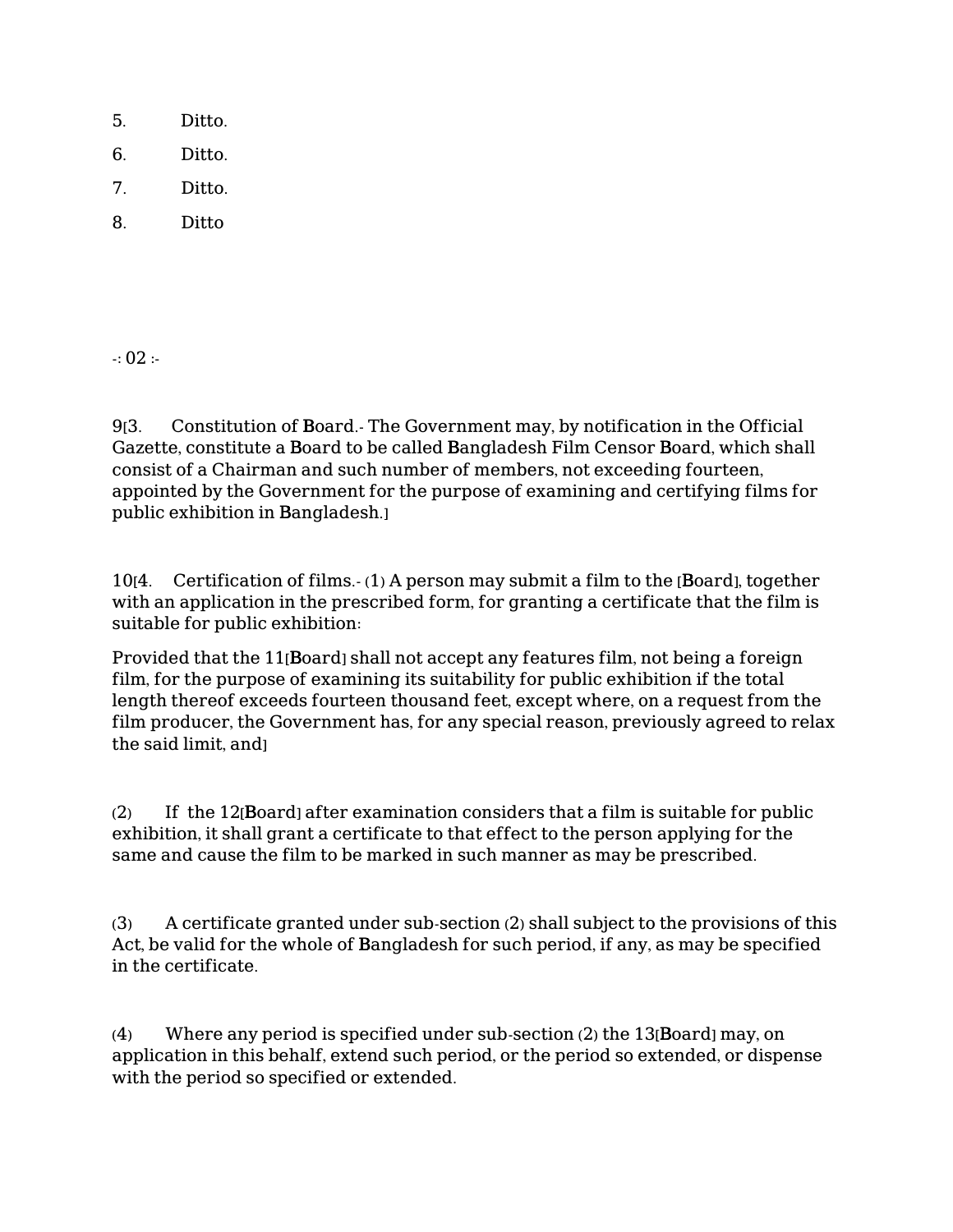14[(5) If the Board, after examination under section 4A, considers that-

(a) a film is not suitable as per Rules framed under this Act for public exhibition in Bangladesh, it shall refuse to grant the certificate of the film for public exhibition and shall inform the decision of refusal to the person applying for the certificate within fifteen days from the date of its decision;

(b) a film is not suitable for such public exhibition but may be suitable-

(i) if made restricted to the members of any profession or any class of

persons; or

(ii) only for a specific period; or

(iii) if a specified portion thereof is excised ;

 it shall inform the person applying for the certificate within fifteen days from the date of its decision.;]

 $15(6)$  ] \* \* \* \* \* \*

4A. (1) The 16[Board] shall examine films in such manner as may be prescribed.

(2) Where the 17[Board] consists of more than one member, the examination of a film shall be made by such number of members as may be prescribed and such examination shall be deemed to be the examination by the Board.

(3) In examining and certifying films for public exhibition the 18[Board] shall follow such principles as may be prescribed..]

9. Substituted for Section 3 by article 3 of The Censorship of Films (Amendment) Act, 2006. (Act No I of 2006).

10. Substituted for sub-Section 1 of Section 4 by article 3 of The Censorship of Films (Amendment) Ordinance, 1982 ( Ordinance No. LVIII of 1982)

11. Substituted for the word 'authority' by article 4 of The Censorship of Films (Amendment) Act, 2006. (Act No I of 2006

12. Ditto.

13. Ditto.

14. Substituted for Sub-Section 5 of Section 4 by article 4 of The Censorship of Films (Amendment) Act, 2006. (Act No I of 2006).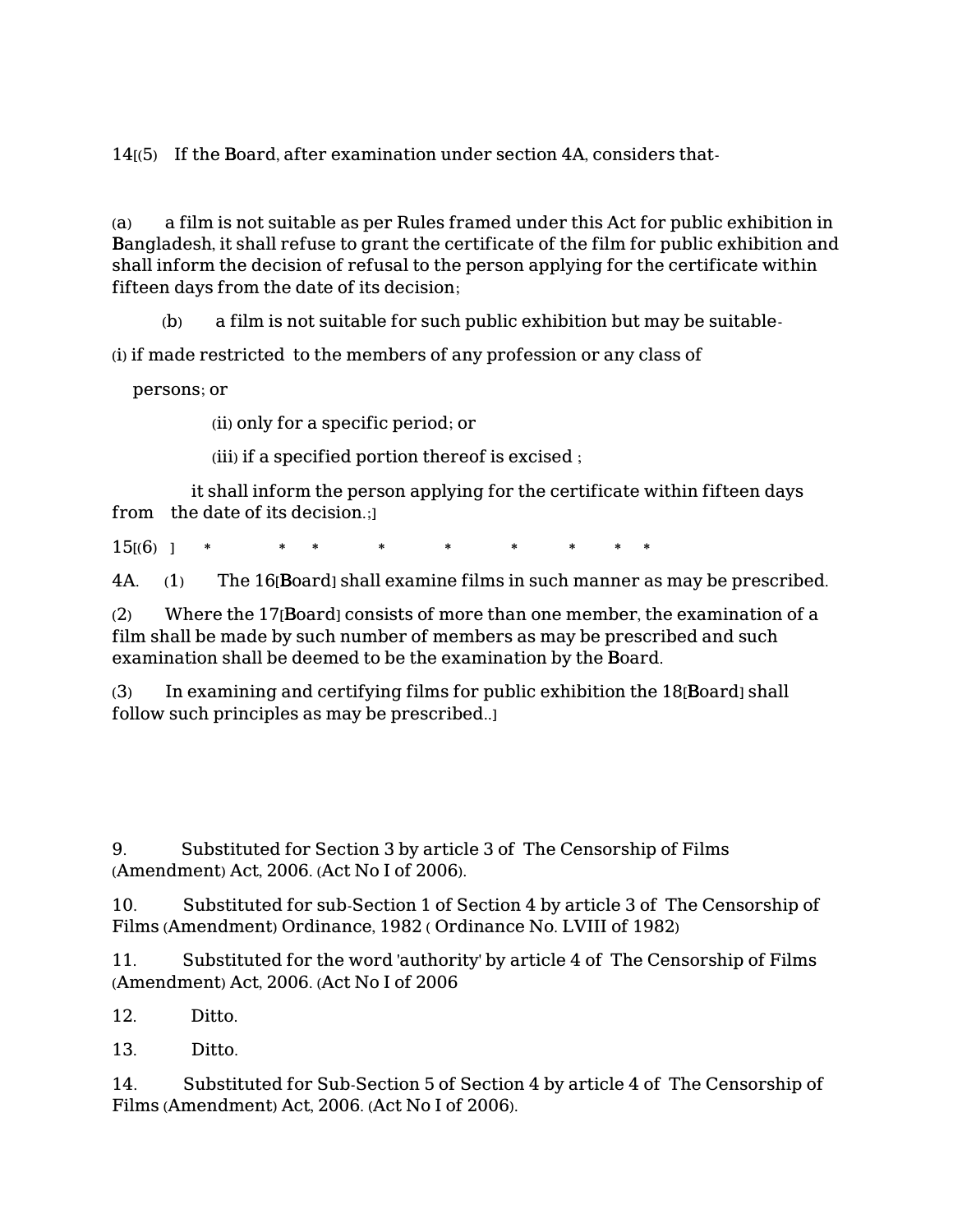15. Substituted for the word 'authority' by article 4 of The Censorship of Films (Amendment) Act, 2006. (Act No I of 2006.

17. Omitted by article 4, ibid.

18. Substituted for the word 'authority' by article 5 of The Censorship of Films (Amendment) Act, 2006. (Act No I of 2006).

-:03:-

19[4B. Appeal.- (1) Any person who is aggrieved by any decision of the Board under this Act may, within thirty days of the date of receipt of such decision, prefer an appeal to the Government.

(2) An appeal preferred under sub-section (1) shall be disposed of in the prescribed manner.

(3) If an appeal is preferred against the decision-

(a) under sub-section (4) of section 4, the Government shall direct, by order in writing, that the certificate granted under sub-section (2) of section 4 shall be valid only for the period specified therein, or for the period extended under sub-section (4) of section 4, or for such period as may be specified in the order;

(b) under clause (a) of sub-section (5) of section 4, and if the appeal is rejected, the Government shall, by notification in the Official Gazette, declare that the film to which the appeal relates shall be deemed to be an uncertified film in respect of the whole of Bangladesh;

(c) under clause (b) of sub-section (5) of section 4, and if the appeal is rejected, the Government shall inform the person applying for the certificate within seven days from the date of its decision.

(4) No appeal under this section shall be disposed of without giving an opportunity

to the appellant for representing his views in the matter.

(5) The decision of the Government under this section shall be final. ]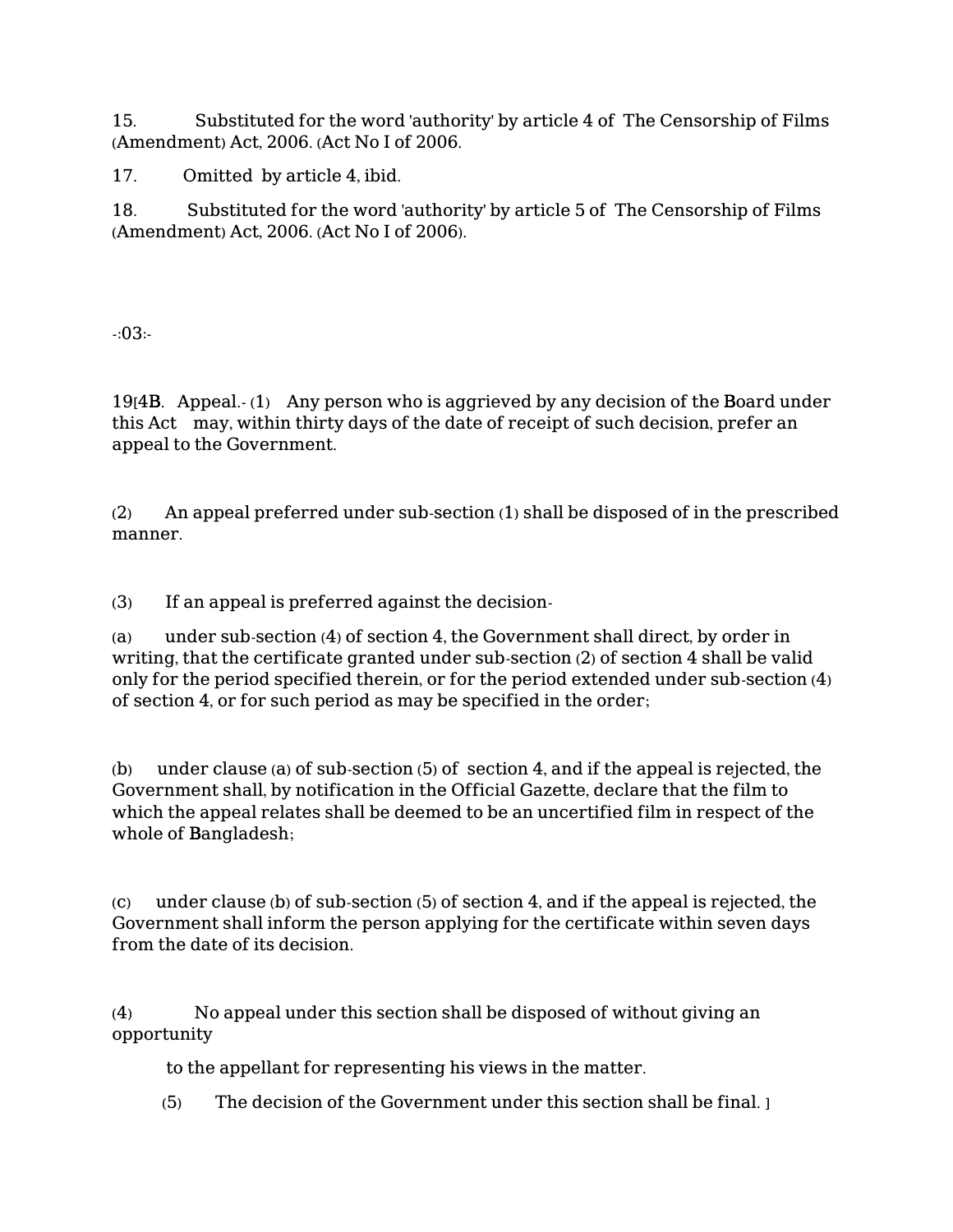5. Suspension of Certificate.-

(1) Notwithstanding anything contained in sub-section (3) of section 4, the 20[Chairman may, if he is] of opinion that a certified film should not be publicly exhibited, by order, suspend, pending the orders of the Government under subsection (4), the certificate in respect of that film.

(2) If a 21[Deputy Commissioner] is of the opinion that a certified film should not be publicly exhibited within his district, he may, by order, suspend, pending the orders of the Government under sub-section (4) the certificate in respect of that film.

(3) A certified film shall, during the period of suspension of its certificate under sub-section (1) or sub-section (2), be deemed to be an uncertified film in respect of the whole of Bangladesh or, as the case may be, the district concerned.

19. Inserted by article 6 of The Censorship of Films (Amendment) Act, 2006. (Act No I of 2006)

20. Substituted for the word 'the authority may if it is' of Sub-Section 1 of Section 5 by article 7, ibid.

21. Substituted for the word 'District Magistrate' of sub-Section 1 of Section 5 by article 4 of The Censorship of Films (Amendment) Ordinance, 1982 ( Ordinance No. LVIII of 1982)

 $-0.04$ :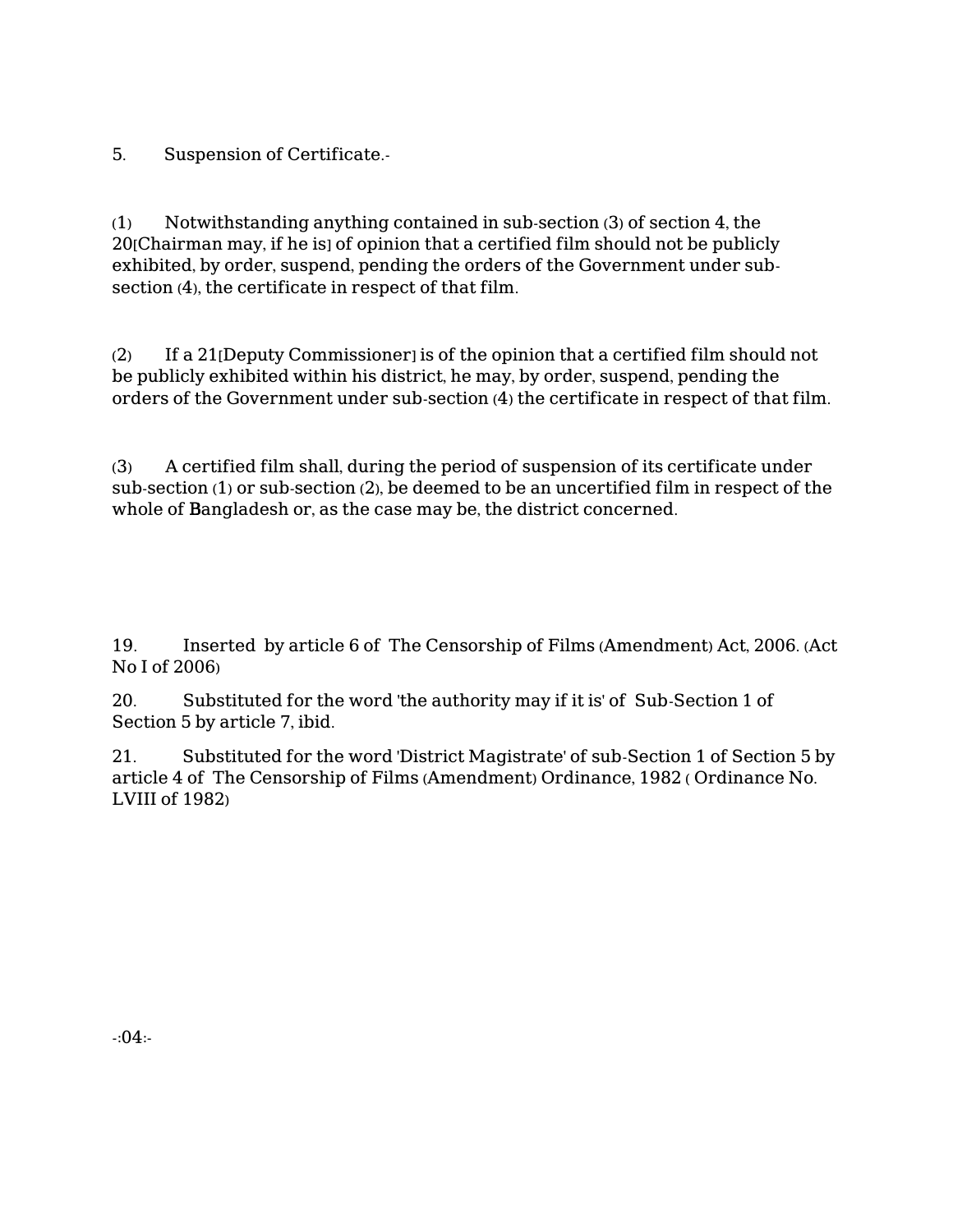(4) A copy of any order of suspension made under sub-section (1) or sub-section (2), together with a statement of the reasons therefore, shall forthwith be forwarded to the Government by the 22<sup>[Chairman]</sup> or the 23 [Deputy Commissioner] making the order, and the Government may either discharge the order or, by notification in the official Gazette, direct that the film shall be deemed to be an uncertified film in respect of the whole of Bangladesh:

 Provide that where the Government makes no order under this sub-section within the period of sixty days from the date of making of the order of suspension, the order of suspension shall on the expiry of such period be deemed to have been discharged.

6. Exhibition of certified films, etc.- (1) Notwithstanding anything in the Cinematograph Act 1918 (II of 1918) or in any other law for the time being in force the Government shall prescribe the places or class of places licensed for the exhibition of cinematograph films where, and the period or periods for which, any certified films or class of certified films may be exhibited.

(2) In respect of places prescribed under sub-section (1), the Government may by rules provide for the regulation of proper seating, sanitary booking and other arrangements.

24[6A. Publicity Materials of Certified Films.-(1) Any publicity materials, such as still photographs, diagrams, sketches, posters, hand bills and Bangla translation of the names of films of foreign origin, shall not be displayed before a licensed place or on publicity boards or otherwise or advertised through print and electronic media unless such materials are approved in a manner prescribed by the Board.

(2) Any person advertising a film certified for public exhibition restricted to members of any profession or any class of persons only or publicising such films by means of insertions in newspapers, posters or hand-bills shall, after the date of its certification, indicate in such insertions that the film has been certified for public exhibition restricted to the members of profession or class of persons only.

(3) The name and address of the producer and director of the film and the approval number of the Board shall be shown clearly on the publicity materials.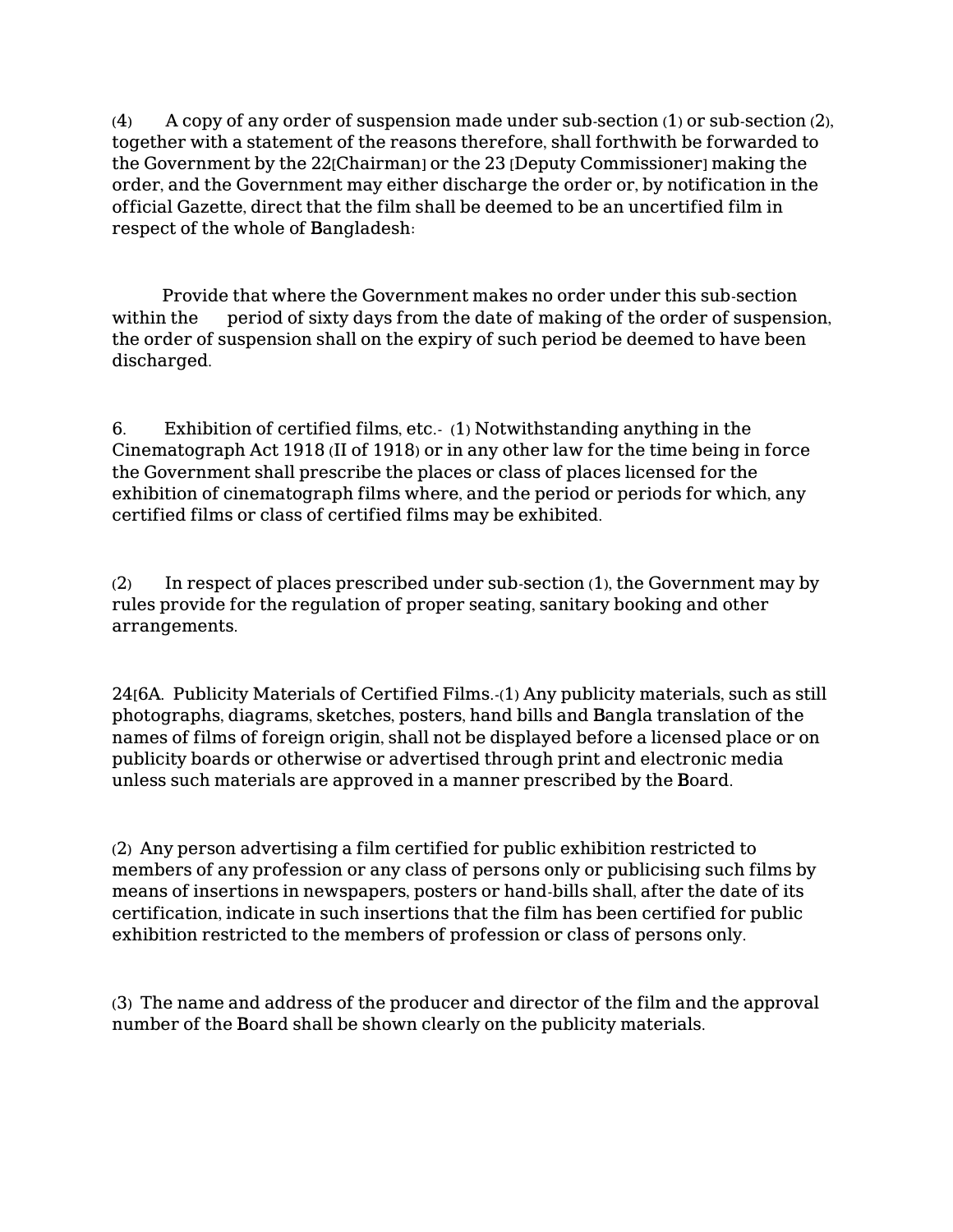(4) Notwithstanding anything contained in Cinematograph Act, 1918 (II of 1918), if an unapproved publicity material is exhibited or displayed in any licensed place, the license of the licensed place shall be liable to suspension or revocation.

Explanation.- For the purpose of this section "licensed place" means a place licensed under section 3 of the Cinematograph Act, 1918 (II of 1918) for the exhibition of film.]

7. Power to decertify certified films.- Where the Government is of the opinion that a certified film, or class of certified films, should in the interest of law and order, or in the interest of local film industry, or in any other national interest, be decertified in respect of the whole or any part of Bangladesh, it may, of its own motion, by notification in the official Gazette, direct that such film or class of films shall be deemed to be uncertified film or films in respect of the whole of Bangladesh or such area or areas as may be specified in the notification.

22. Substituted for the word ' authority ' by article 7 of The Censorship of Films (Amendment) Act, 2006. (Act No I of 2006).

23. Substituted for the word 'District Magistrate' by article 4 of The Censorship of Films (Amendment) Ordinance, 1982 ( Ordinance No. LVIII of 1982) .

24. Inserted by article 8 of The Censorship of Films (Amendment) Act, 2006. (Act No I of 2006).

-:05: -

25[7A. "(1) Where the Board has reason to believe that a film or publicity materials are being exhibited in any place in contravention of any provision of this Act or any rule made thereunder, it may, by order in writing, authorize any police officer not below the rank of Sub-Inspector or any District Information Officer to search the place and seize the film and the publicity materials, if any, of that film.

(2) A Police Officer or District Information Officer who has seized a film or any publicity materials under sub-section (1) shall forthwith forward it to the Court.;]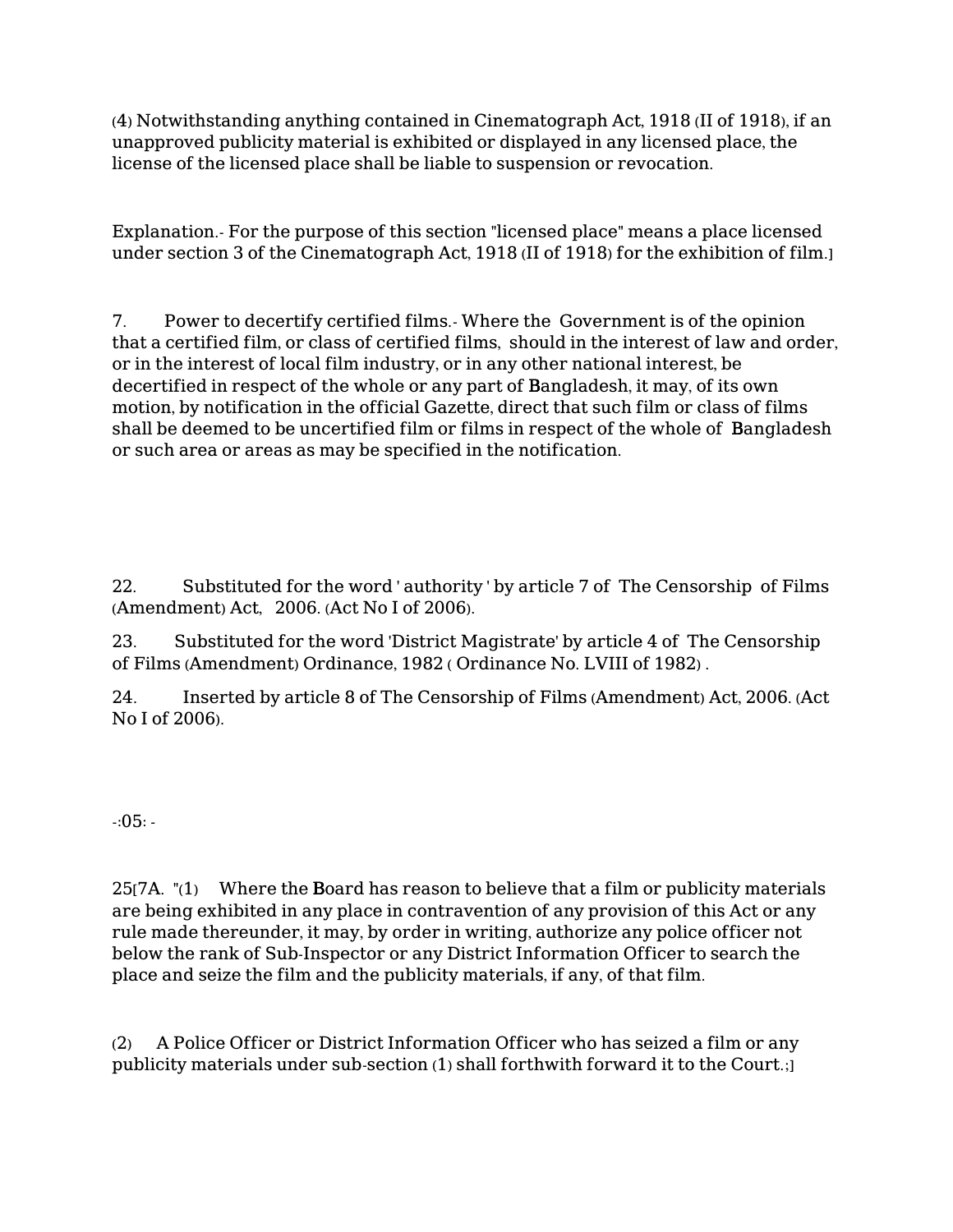(3) On receipt of a 26[film or any publicity materials under sub-section(2) the Board] shall take such action under the Act as it deems proper.

8 . Penalty. $-27(1)$  whoever -

(a) exhibits or causes or permits to be exhibited in any place, or abets the exhibition of, an uncertified film, or a certified film which does not show the mark of the Board;

(b) without lawful authority alters or tampers with, in any way, any film after it has been certified or since such mark was affixed thereto;

(c) exhibits an unapproved publicity materials;

(d) without lawful authority alters or tampers with, in any way, any publicity materials after it has been approved;

(e) contravenes any other provision of this Act or rules made there under;

shall be punishable with imprisonment for a term which may extend to three years, but shall not be less than one year, or with fine which may extend to taka ten thousand, or with both; and in case of continuing offence with a further fine which may extend to taka five thousand for each day during which the offence continues.;]

(2) Where a person is convicted of an offence punishable under sub-section (1) in respect of any film28[or publicity materials] , the court passing the sentence may further direct that the film shall be forfeited to the Government.

(3) Where a person is convicted of an offence punishable under sub-section (1) in respect of a place licensed for the exhibition of cinematograph films , the court passing the sentenced may further direct that , notwithstanding anything in the license relating to such place, no cinematograph film shall be exhibited in that place for such period , not exceeding three months , as may be specified by the court,

9. Procedure.  $29(1)$  \* \*

(2) Where a person guilty of an offence punishable under this Act is a company or other body corporate, every managing director, director, manager, secretary or other officer or agent thereof shall, unless he proves that the offence was committed without his knowledge or that he exercised due diligence to prevent its commission, be deemed to be guilty of such offence.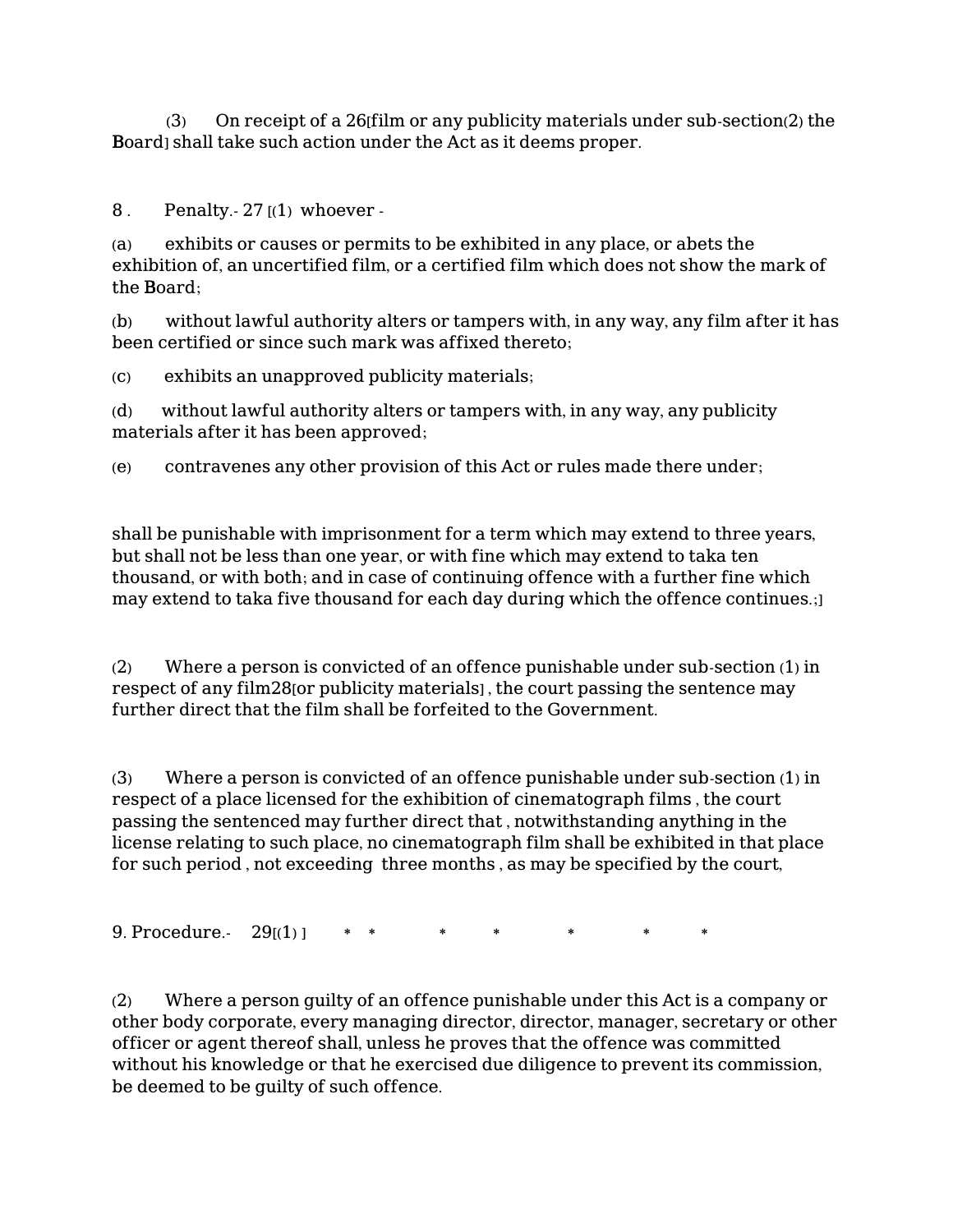25. Substituted for Sub-Section  $(1)$  &  $(2)$  of Section 7A by article 9, of The Censorship of Films (Amendment) Act, 2006. (Act No I of 2006).

26. Substituted for the words ' film under sub-section (2) the authority ' of Sub-Section 3 of 7A by article 9, ibid.

27. Substituted for Sub-Section (1) of Section 8 by article 10, ibid.

28. Inserted by article 10, ibid

29. Omitted by article 7 of The Censorship of Films (Amendment) Ordinance, 1982 (Ordinance No. LVIII of 1982)

-:06:-

30[(3) Notwithstanding anything contained in the Code of Criminal Procedure, 1898(Act V of 1898),

(a) the provisions of the said Code shall be applicable in the case of trial of an offence punishable under this Act;

(b) an offence punishable under this Act may be tried summarily in accordance with, as far as possible, the provisions laid down in Chapter XXII of the said Code.]

10. Power to make rules.- (1) The Government may, be notification in the official Gazette, make rules for carrying out the purposes of this Act.

(2) In particular and without prejudice to the generality of the foregoing power, rules make under this section may provide for-

(a) the manner in which films in respect of which certificates are granted shall be marked;

(b) the manner in which appeals shall be disposed of;

(c) the procedure of the 31 [Board], and all matters ancillary thereto and the fees to be charged by them;